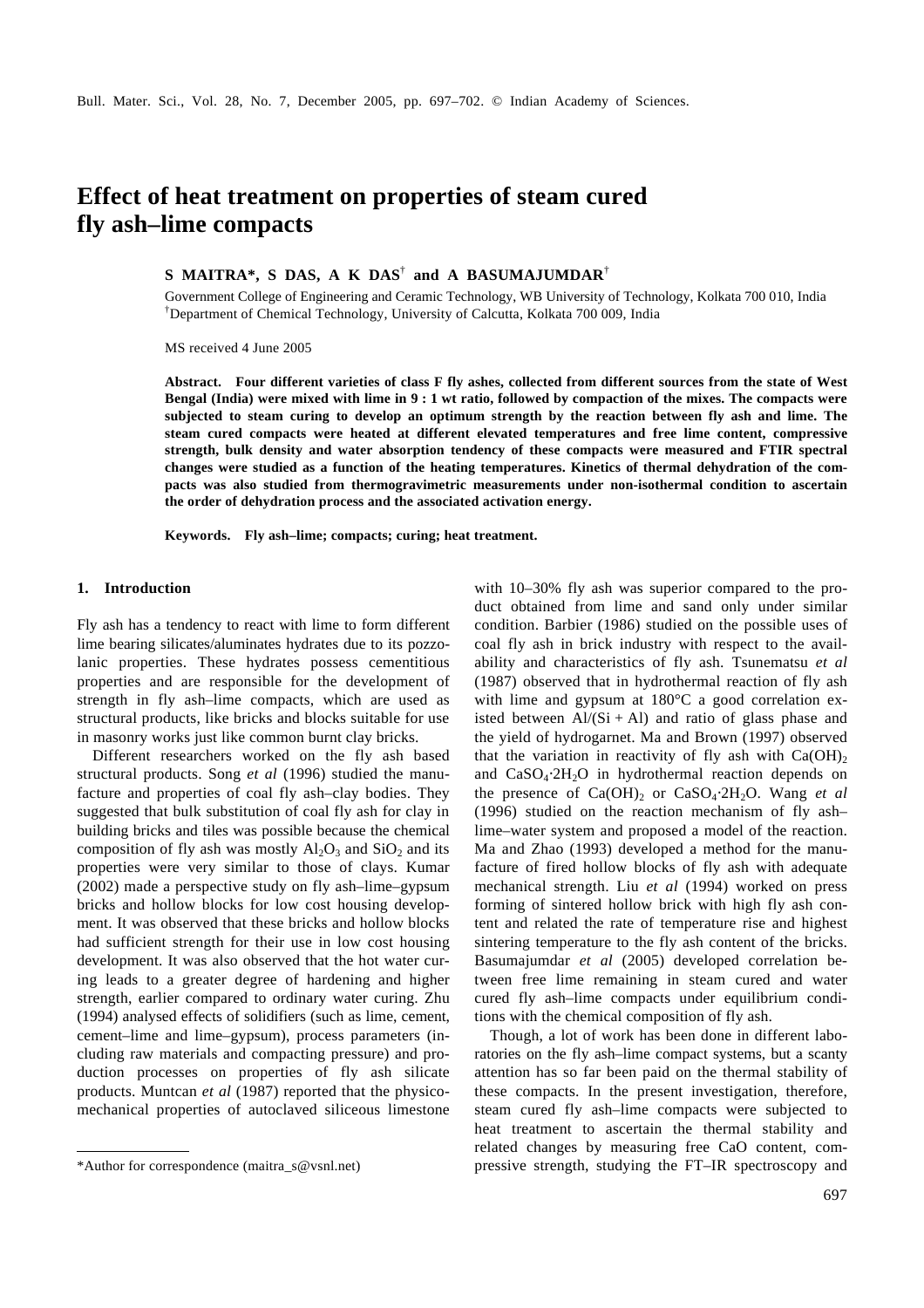determining the kinetic parameters under non-isothermal conditions from the DTGA studies.

## **2. Experimental**

In the present investigation, four different varieties of class F fly ash samples from different power plants of West Bengal (India) were collected following IS:1528–1974, Part-VII specification. Chemical analyses of the ash samples were carried out following sodium carbonate fusion process. For the measurement of bulk density of the ash samples a fixed volume of the sample was taken in a measuring cylinder, which was tapped for sufficient number of times for thorough packing and its weight was measured. Blain's air permeability apparatus was used for measuring the surface area of the ash sample. Specific gravity of the ash samples was measured by pycnometer following specification IS: 1528–1974, Part-IX. All the physicochemical properties of the ash samples are given in table 1. Pulverized lime with high percentage of CaO  $( > 80 \text{ wt\%})$  and considerable surface area  $(10,800 \text{ cm}^2/\text{g})$ was used in the present investigation. The test compacts were prepared by mixing fly ash and lime in the weight ratios of 9 : 1 in a laboratory mixer with sufficient mixing time (6 h) to ensure thorough mixing. The mix thus obtained was compacted with 5% moisture with a hydraulic press at a pressure of 250 kg/cm<sup>2</sup> (Basumajumdar *et al* 2005). The test compacts were steam cured in an autoclave at an average steam pressure and temperature of  $2.5 \text{ kg/cm}^2$  and  $120^{\circ}\text{C}$  for a period of 10 h, respectively (Basumajumdar *et al* 2005). The free lime content in the test specimens was measured chemically using the procedure described by Hanna *et al* (1938, 1939).

## **3. Results and discussion**

Fly ash: lime in the ratio of 9 : 1 was used in the present investigation to study the possibility of the maximum utilization of fly ash. Various types of calcium silicate and calcium alumino–silicate hydrates are formed by the reaction between fly ash and lime (Watt and Thorne 1996). When the fly ash–lime compacts were subjected to elevated temperatures, water molecules associated with the structures were progressively lost depending on the binding energy of the system. This loss of water affected the physico-mechanical properties of fly ash–lime compacts. To study this effect the free lime content and compressive strength of the fly ash–lime compacts were measured as a function of heating temperature.

## 3.1 *Effect of heating on free lime content*

The free lime content of the fly ash–lime compacts did not change significantly up to a heating temperature of 300°C and after that it suddenly increased as evident from figures 1 and 2. It suggested that water molecules were mostly lost up to a period of 300°C, and the calcium silicate/aluminosilicate bonds mostly remained unaffected within this temperature range. A rapid increase in the free lime concentration indicated the dissociation of calcium silicate/aluminate bonds, which probably started after a temperature of 300°C. The free lime generation in the heated masses increased from 300–450°C and after that it started to increase from a heating temperature of 500°C. Therefore, the calcium silicate hydrate of two different ranges of stability was formed in the cured fly ash–lime compacts.

#### 3.2 *Effect of heating on compressive strength*

With heating the compressive strength increased up to a period of 250°C and after approximately 350°C, the com-



Figure 1. Effect of heating on the free CaO content of steam cured fly ash–lime compacts.



Figure 2. Effect of heating on the free CaO content of steam cured fly ash–lime compacts.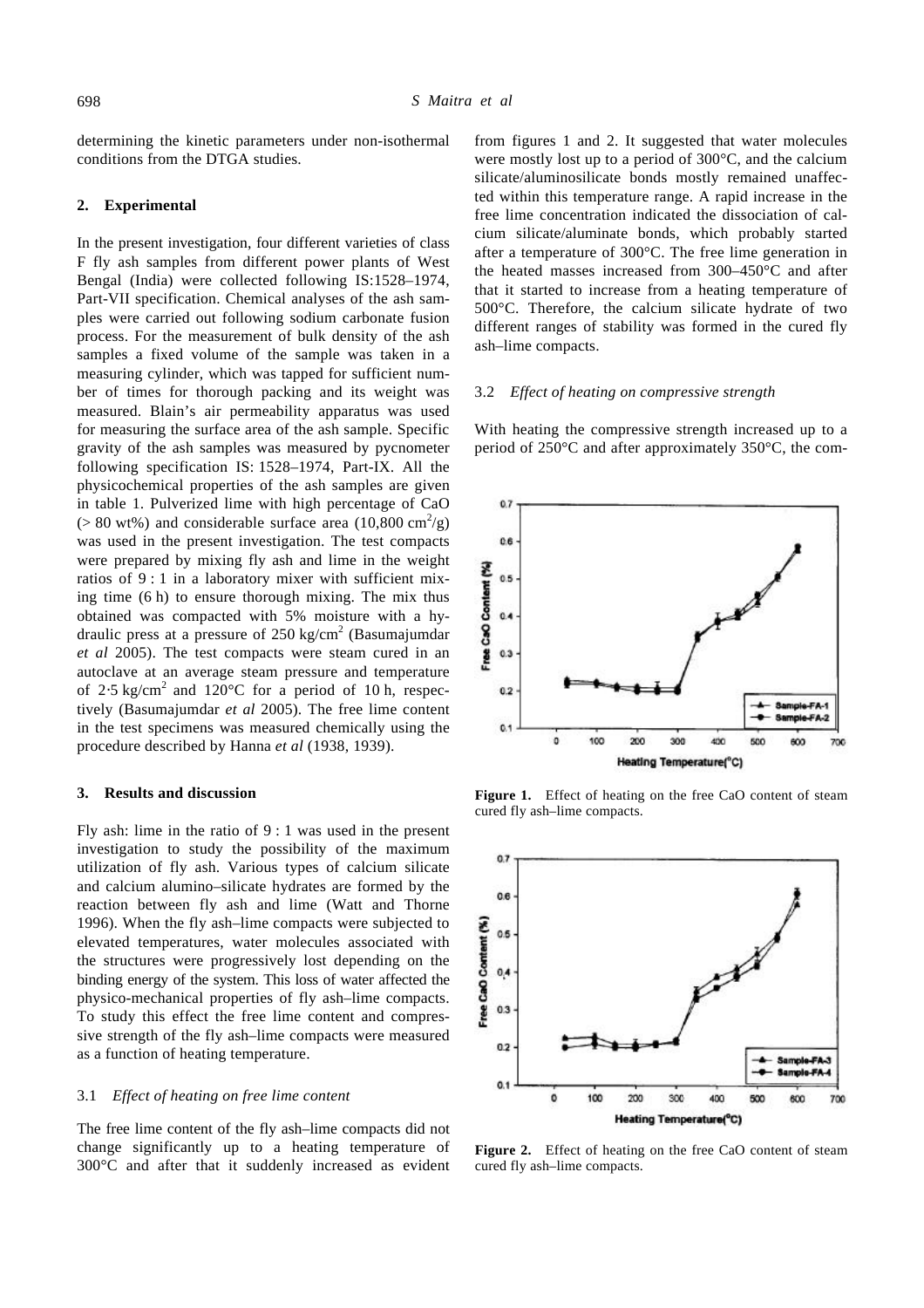pressive strength decreased with the increase in heating temperature as evident from figures 3 and 4. Within this heating temperature, concentration of free lime generated from the lime–fly ash compacts did not change significantly, but water molecules got removed from the hydrates within this temperature range. Loss of these water molecules did not change the compressive strength of the compacts significantly. Beyond 350°C, the compressive strength decreased due to the breakage of calcium silicate/ calcium aluminate hydrates.

# 3.3 *Change in FT–IR spectroscopy of compact during heating*

With the increase in the heating temperature, % transmission of the IR radiation increased (figures 5a–d). In the



**Figure 3.** Effect of heating on the compressive strength of steam cured fly ash–lime compacts.



Figure 4. Effect of heating on the compressive strength of steam cured fly ash–lime compacts.



Figure 5. FTIR spectra of fly ash-lime  $(9:1)$  compacts after (**a**) steam curing, (**b**) after heating at 300°C, (**c**) after heating at 400°C and (**d**) after heating at 600°C.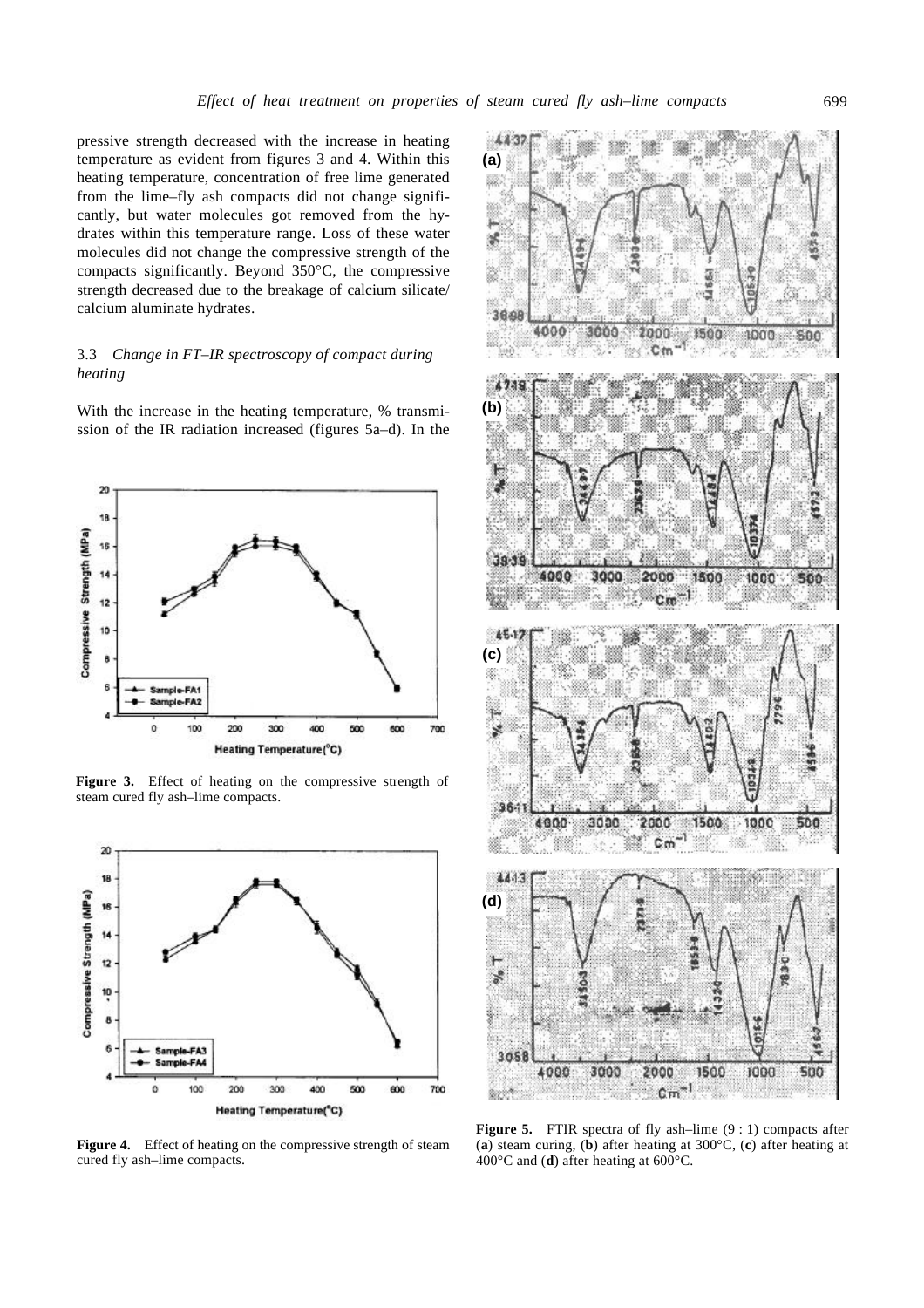FT–IR spectra of the samples vibration of Si–O stretching frequency decreased with the increase in heating temperature. For the sample without any heat treatment it occurred at  $1053 \text{ cm}^{-1}$ , at  $1037.4 \text{ cm}^{-1}$  after heating to 300°C, at 1034⋅9 cm–1 after heating to 400°C and after heating to  $600^{\circ}$ C it was observed at 1016⋅6 cm<sup>-1</sup>. It could be due to reduced influence of water molecules (as the concentration was reduced) on the oxygen atom of Si–O bond as well as due to the increase in positive charge density as a result of the elimination of bonded water molecules. Similarly, vibration of Al–O stretching frequency more or less decreased with the increase in heating temperature. In the sample without heat treatment it was observed at 457.9 cm<sup>-1</sup>, at 457.2 cm<sup>-1</sup> after heating to 300 $^{\circ}$ C, and at 456 $\cdot$ 7 cm<sup>-1</sup> after heating to 600 $^{\circ}$ C. This also suggested the reduced pull on the Al–O bond by the water molecules with the increase in heating. O–H bending vibration was also observed to decrease with the increase



**Figure 6.** DTGA diagrams of fly ash–lime  $(9:1)$  compacts.

in heating temperature. In case of sample with no additive this vibration was observed at  $1466 \cdot 1 \text{ cm}^{-1}$ , at  $1448 \cdot 4 \text{ cm}^{-1}$ when heated to 300 $^{\circ}$ C, at 1440⋅2 cm<sup>-1</sup> when heated to 400 $^{\circ}$ C and at 1423 cm<sup>-1</sup> after heating to 600 $^{\circ}$ C. Ca–O stretching vibration for free CaO was evident only after firing at 400 $^{\circ}$ C at 779⋅6 cm<sup>-1</sup> and its frequency increased with the increase in firing temperature. –OH stretching vibration associated with Ca–O bond increased with the increase in heating temperature indicating a drop in the bonding strength of the –OH group in  $Ca(OH)_2$ .

# 3.4 *Kinetics of thermal dehydration of lime–fly ash hydrate compacts*

At the later stage the kinetics of thermal dehydration of different lime–fly ash hydrates was studied under nonisothermal conditions. This study was expected to give an idea of the relative stability of the different hydrate phases and the nature of stability at different elevated temperatures. Non-isothermal differential thermogravimetric studies with 9 : 1 fly ash–lime compacts were carried out to determine the kinetic parameters. The dehydration was assumed to follow an arbitrary order '*n*' and the kinetic parameters have been evaluated assuming various values of *n*. The rate equation of thermal dehydration of the hydrated phases is given by

Hydrated phases  $(s) \rightarrow$  dehydrated phases  $(s)$  + water vapour.

The rate of dehydration of the hydrated phase is given by

$$
-\mathrm{d}w/\mathrm{d}t = kw.
$$

Incorporating into this equation,  $k = A \exp(-E/RT)$  and heating rate,  $h = dT/dt$  and rearranging we get

$$
[-(1/w)\cdot(\mathrm{d}w/\mathrm{d}t)]=A/h\cdot\exp(-E/RT).
$$

**Table 1.** Physico-chemical properties of fly ash samples.

|                                                 | 1 Wt% | $2 Wt\%$ | 3 Wt% | 4 Wt% |
|-------------------------------------------------|-------|----------|-------|-------|
| A. Chemical compositions                        |       |          |       |       |
| SiO <sub>2</sub>                                | 54.30 | 60.20    | 62.72 | 52.00 |
| $Al_2O_3$                                       | 23.30 | 23.90    | 29.93 | 23.00 |
| Fe <sub>2</sub> O <sub>3</sub>                  | 8.30  | 7.80     | 2.13  | 2.30  |
| CaO                                             | 1.42  | 2.06     | 2.33  | 10.50 |
| MgO                                             | 0.68  | 0.70     | 0.72  | 3.25  |
| <b>LOI</b>                                      | 5.80  | 0.35     | 0.52  | 2.50  |
| Na <sub>2</sub> O                               | 1.43  | 0.51     | 0.19  | 1.33  |
| $K_2O$                                          | 1.38  | 0.73     | 0.25  | 1.88  |
| SO <sub>3</sub>                                 | 0.23  | 1.97     | 0.19  | 0.63  |
| TiO <sub>2</sub>                                | 1.45  | 0.42     | 0.75  | 1.95  |
| C <sub>1</sub>                                  | 0.02  |          |       | 0.02  |
| $P_2O_5$                                        |       |          |       |       |
| Physical properties<br>B.                       |       |          |       |       |
| Bulk density $(g/cm^3)$                         | 0.91  | 0.82     | 0.77  | 0.84  |
| Specific gravity                                | 2.21  | 2.12     | 2.10  | 2.12  |
| Surface area (Blain's, $\text{cm}^2/\text{g}$ ) | 3775  | 4120     | 4510  | 5172  |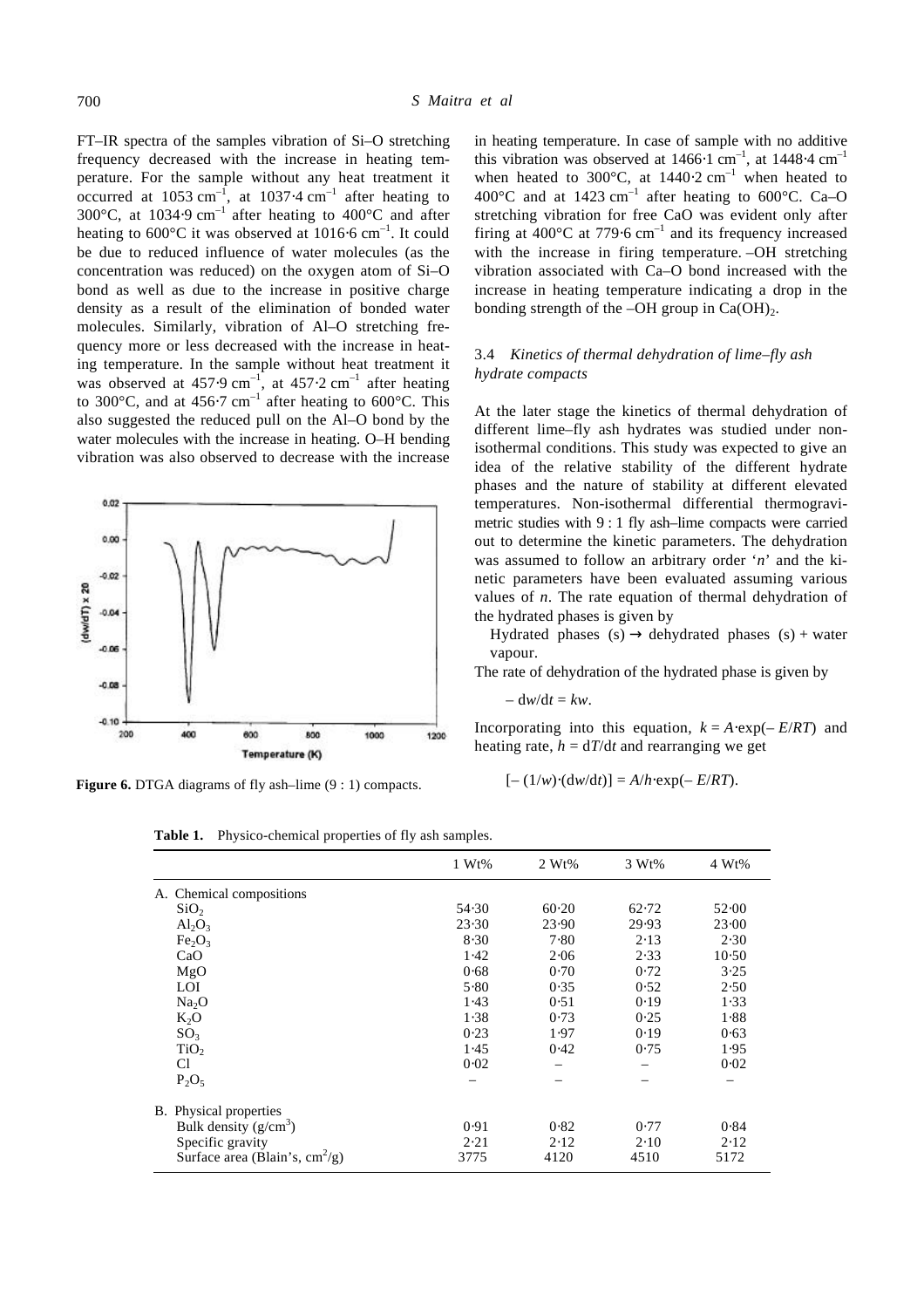The rate equation may also be expressed in terms of fractional conversion, *X* and reaction order, *n*, as follows,

$$
[x = (w_0 - w)/(w_0 - w_a)] - dx/dt = k (1 - x)^n.
$$

Incorporating expression of heating rate, *h* and rate constant, *k*, into the above equation, rearranging and integrating, the following equation is obtained

$$
\int_{0}^{X} dx/(1-x)^{n} = A/h \int_{0}^{T} \exp(-E/RT) dT.
$$

Among several approximate solutions the equation given by Coats and Redfern (1964) are the most commonly used and are as follows

Ln[{– Ln(1–*x*)}/*T* 2 ] = Ln[*AR*/*hE*(1–2*RT*/*E*)] – *E*/*RT* for *n* = 1⋅0,

and

Ln[- Ln{1-(1-x)<sup>1-n</sup>}/(1-n)
$$
T^2
$$
] =  
Ln[AR/hE (1-2RT/E)] – E/RT for  $n \ne 1.0$ .

Therefore, a plot of  $\text{Ln}[-\text{Ln}(1-x)/T^2]$  vs  $1/T$  for  $n = 1.0$  and  $\text{Ln}[-\text{Ln}\{1-(1-x)^{1-n}\}/(1-n)T^2]$  vs  $1/T$  for  $n \neq 1.0$  gives us the value of *E* for both the methods.

The dehydration process takes place mainly at two different temperature ranges as two peaks were formed at 403 K and 533 K, respectively in the DTGA diagram (figure 6). This might be due to the difference in relative stability of the different hydrated phases formed by the interaction between lime and fly ash.

The order of the reactions and the activation energies in two different temperature ranges were calculated and the results are summarized in tables 2 and 3.

From the results it was evident that the dehydration at the first peak follows mostly 1st order reaction with an activation energy of 45⋅5692 kJ/mole which might be taken as the bond strength of the calcium silicate/aluminate hydrates formed in the cured fly ash–lime compacts within this temperature range. The dehydration at the second stage as indicated by the second peak followed mostly 2nd order reaction with an approximate activation energy of 57⋅765 kJ/mole. Therefore, dehydration at the two temperature zones takes place by different mecha-

**Table 2.** Order of the reaction and activation energy for the dehydration reaction.

| n     | $E$ (kJ/mole) | Standard error | Correlation<br>coefficient |
|-------|---------------|----------------|----------------------------|
| 0.3   | 23.3474       | 1.7889         | 0.9453                     |
| 0.5   | 31.8384       | 1.6724         | 0.9474                     |
| 0.85  | 26.9656       | 1.4018         | 0.9484                     |
| 0.95  | 22.6456       | 1.2224         | 0.9447                     |
| $1-0$ | 46.5692       | 0.5417         | 0.9972                     |

Temperature range: 323–483 K.

nisms. The creation of voids and channels as a result of dehydration at the first stage accelerates the rate of dehydration at the second stage.

## **4. Conclusions**

(I) When the fly ash–lime compacts were subjected to elevated temperature, both physically and chemically absorbed molecules remaining in the compacted mass was lost progressively. Above 300°C free lime content started to increase in two different stages. This suggested different temperature stability zone of calcium silicate hydrates. The compressive strength of the compacts increased up to a temperature of 250°C, which might be ascribed to the removal of loosely held mobile water from the structure. After this temperature compressive strength of the compacts decreased with the increase in temperature.

(II) From the FTIR spectra of the fly ash–lime sample during heating it was observed that the Si–O and Al–O stretching vibration frequency decreased with the increase in heating temperature, as a result of reduction in the water molecules from the silicate hydrate and aluminate hydrates which generally caused increase in the stretching vibration frequency on the Si–O and Al–O bonds. The bending vibration of bonded water molecules progressively decreased with the increase in heating temperature. The Ca–O stretching vibration frequency of free CaO was not observed till 300°C and after that it increased with the increase in heating temperature. The stretching vibration of –OH bond associated with  $Ca(OH)_2$ increased with the increase in heating temperature due to reduction in concentration of water molecules.

(III) Kinetic study under non-isothermal conditions at two different temperature ranges, 403 and 533 K, respectively (from thermogravimetry) revealed that dehydration at the first peak follows mostly 1st order reaction with an activation energy of 46⋅5692 kJ/mole which might be taken as the bond strength of the calcium silicate/aluminate hydrates formed in the cured fly ash–lime compacts within this temperature range. The dehydration at the second stage as indicated by the second peak followed

**Table 3.** Order of the reaction and activation energy for the dehydration reaction.

| n     | $E$ (kJ/mole) | Standard error | Correlation<br>coefficient |
|-------|---------------|----------------|----------------------------|
| 0.3   | 54.5830       | 0.6243         | 0.9952                     |
| 0.5   | 51.4794       | 0.5602         | 0.9956                     |
| 0.85  | 43.4838       | 0.5007         | 0.9951                     |
| 0.95  | 36.8726       | 0.4330         | 0.9949                     |
| $1-0$ | 55.7636       | 0.5389         | 0.9965                     |
| 1.5   | 65.4195       | 0.4559         | 0.9978                     |
| 1.75  | 60.4502       | 0.3851         | 0.9984                     |
| 2.0   | 57.7648       | 0.3473         | 0.9986                     |

Temperature range: 483–583 K.